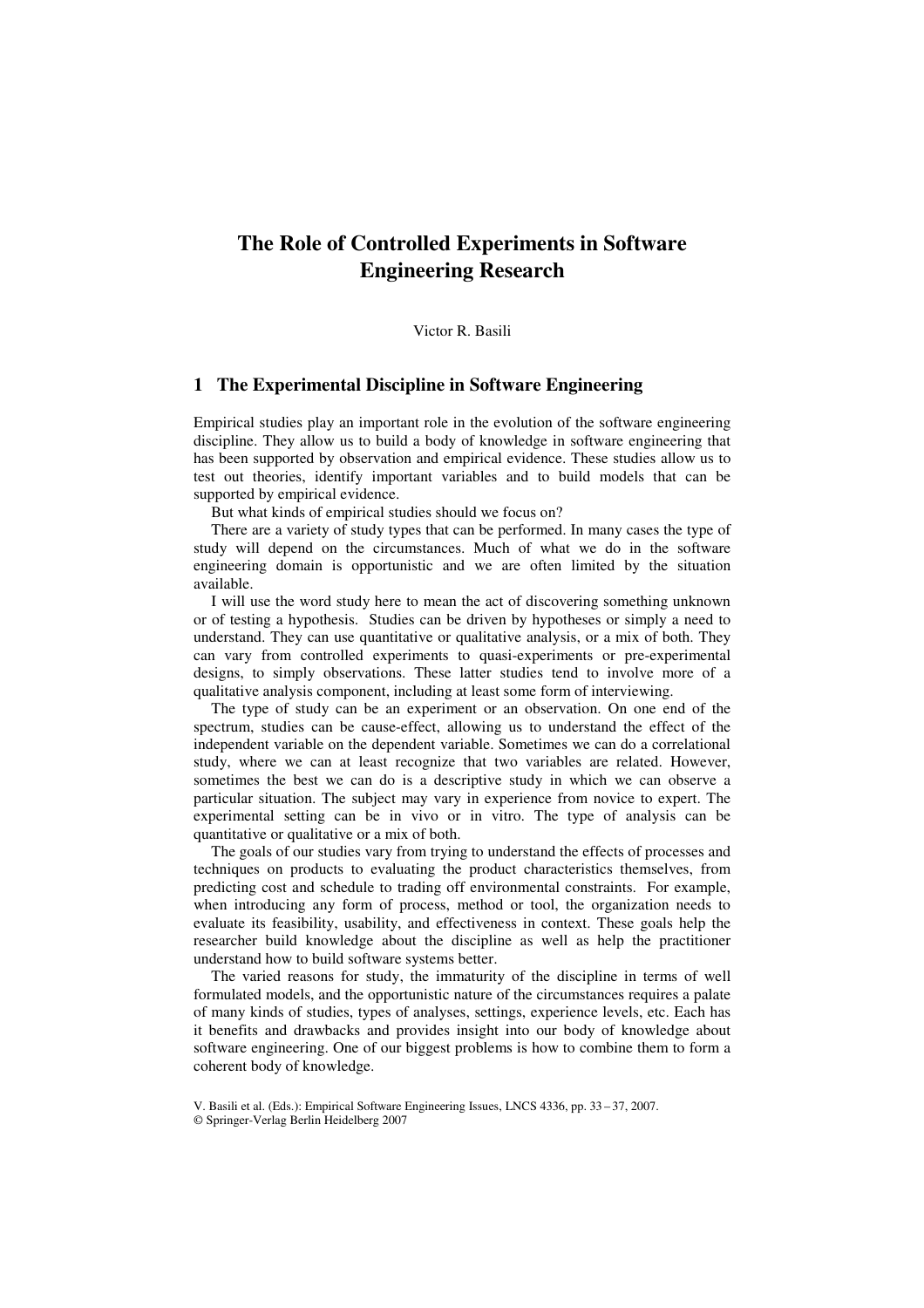#### 34 V.R. Basili

Approaches vary in cost, level of confidence in the results, insights gained, balance between quantitative/qualitative research, etc. When we are studying a single team the costs are reasonable, we can observe large projects in realistic (in vivo) settings. Our analysis is more qualitative. Examples here include case studies and interviews. If we can study a population over time, we can use quasi-experimental designs. If we can study multiple teams performing the same activity the costs are high, the projects tend to be small, but we can gain statistical confidence in the results. Examples here include fractional factorial designs and pretest /post test control group designs. Thus the ideal is to be able to combine types of study to build the body of knowledge [1].

Thus all forms of study help contribute to knowledge.

# **2 Use of Controlled Experiments in Empirical Software Engineering**

Controlled experiments offer several specific benefits. They allow us to conduct welldefined, focused studies, with the potential for statistically significant results. They allow us to focus on specific variables, measures, and the relationships between them. They help us formulate hypotheses by forcing us to clearly state the question being studied and allow us to maximize the number of questions being asked. Such studies usually result in well defined dependent and independent variables and well-defined hypotheses. They result in the identification of key variables and good proxies for those variables. They allow us to measure the relationships among variables.

So, for example, to identify which of two techniques are best for identifying a certain class of defects, a controlled experiment forces the specification of the treatment techniques, creates training materials.

The very act of defining a controlled experiment forces specification and provides many insights. In running a controlled experiment we are forced to state clearly what questions the investigation is intended to address and how we will address them, even if the study is exploratory. We have to specify context. We have to address the issue of process conformance along with communicable technique definition when we are studying a technique. We can create a design that allows us to maximize the number of questions asked. We can analyze small variations in the variables, such as human ability, experience, learning effects, process conformance, domain understanding, technique definition, etc.

A controlled study provides good insights into why relationships and results do and do not occur. It forces us to analyze the threats to validity, leading to insights in the identification of where replications or alternate studies are needed and where variations might show different effects.

However, a single controlled experiment, outside the context of a larger set of studies, has little value. Controlled studies need to be replicated, varying conditions (to understand the effects in different context), designs (to make up for threats to validity in any one design and context), and allowing for the answering of new and evolving questions from earlier studies. We can combine small focused studies to build knowledge. Each study can be a small contribution to the knowledge tapestry.

In the tapestry of studies it is also important to integrate negative results. Negative results and repeated experiments are important and valuable.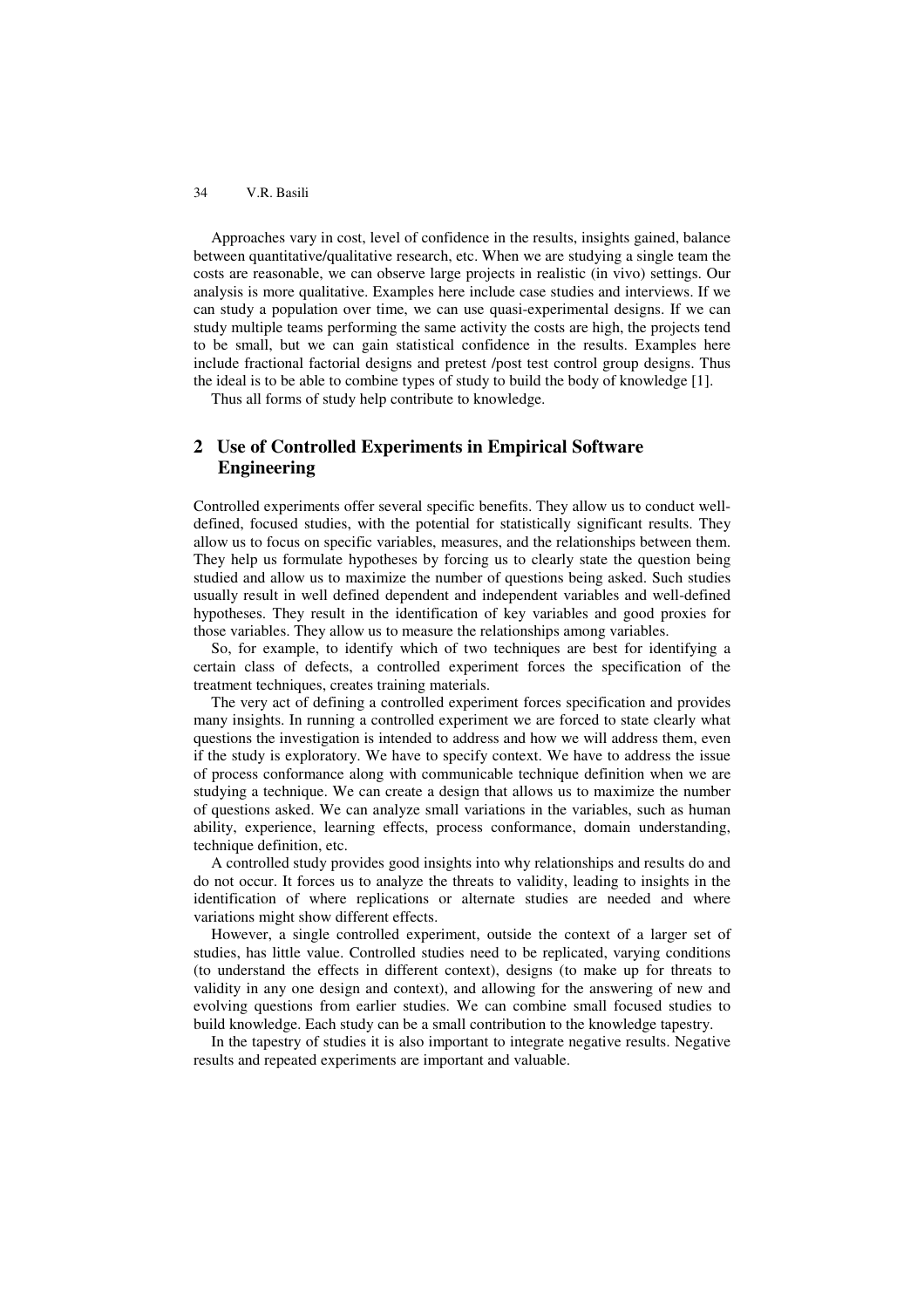Of course there are drawbacks to controlled experiments. They are expensive. They tend to deal with a microcosm of reality as each study is limited to a specific set of context variables and a specific design. As stated above, you need several such studies where you can vary the context and the design. There are often issues with small sample size, small artifacts analyzed, learning effect issues, unknown underlying distributions, and potentially huge variations in human behavior.

A major threat to validity is the generalization from in vitro to in vivo.

Although a good design has many of the benefits, it is not always easy to achieve. It is easy to miss important points. It is easy to contaminate subjects. TA good controlled experiment usually involves the collaboration of several experimenters and the more people you can get to review your design, the better.

In all forms of empirical study there are problems. Scaling up is difficult and the empirical methods change as the scale grows. It is hard to compare a new technique against the current technique because of the learning curve. You cannot expect perfection or decisive answers. However, insights about context variables alone are valuable.

## **3 Building a Body of Knowledge**

We need to combine studies to build knowledge where each study is a small contribution to the knowledge tapestry. We can build up knowledge by "replication". Replication can take many forms. We can keep the same hypothesis, combining results, we can vary the context variables, e.g., subject experience. We can vary the experimental design, e.g., order of events and activities, study type, artifact size and type. This allows us to balance threats to validity and expand our knowledge.

We can expand our studies by varying the independent variable. For example, we can change the specification or procedure associated with the process, e.g., changing the specificity of the process or technique. We can select another technique from the class of techniques.

We can expand, evolve, change the hypotheses, adding new context variables or evolving the dependent variables.

#### **4 Example Use of Controlled Experiments**

We have used controlled experiments in three ways as part of a larger set of studies.

**Studying the effects of reading [2, 3, 4, 5]:** This is an example of studying the scale up a technique to larger problems. Here we began with a fractional factorial experiment to study the effects of a specific reading technique (reading by stepwise abstraction) versus two specific testing techniques (structural testing with 100% statement coverage and boundary value testing). Based upon the positive results for reading we ran a control group controlled experiment to study the effect of reading by stepwise abstraction on a team development with larger artifacts (Cleanroom study). Based again on positive results, we applied the technique on a real project at NASA Goddard Space flight Center using a quasi-experimental design (case study) to study the scale up of the effects of reading by stepwise abstraction. The next step was to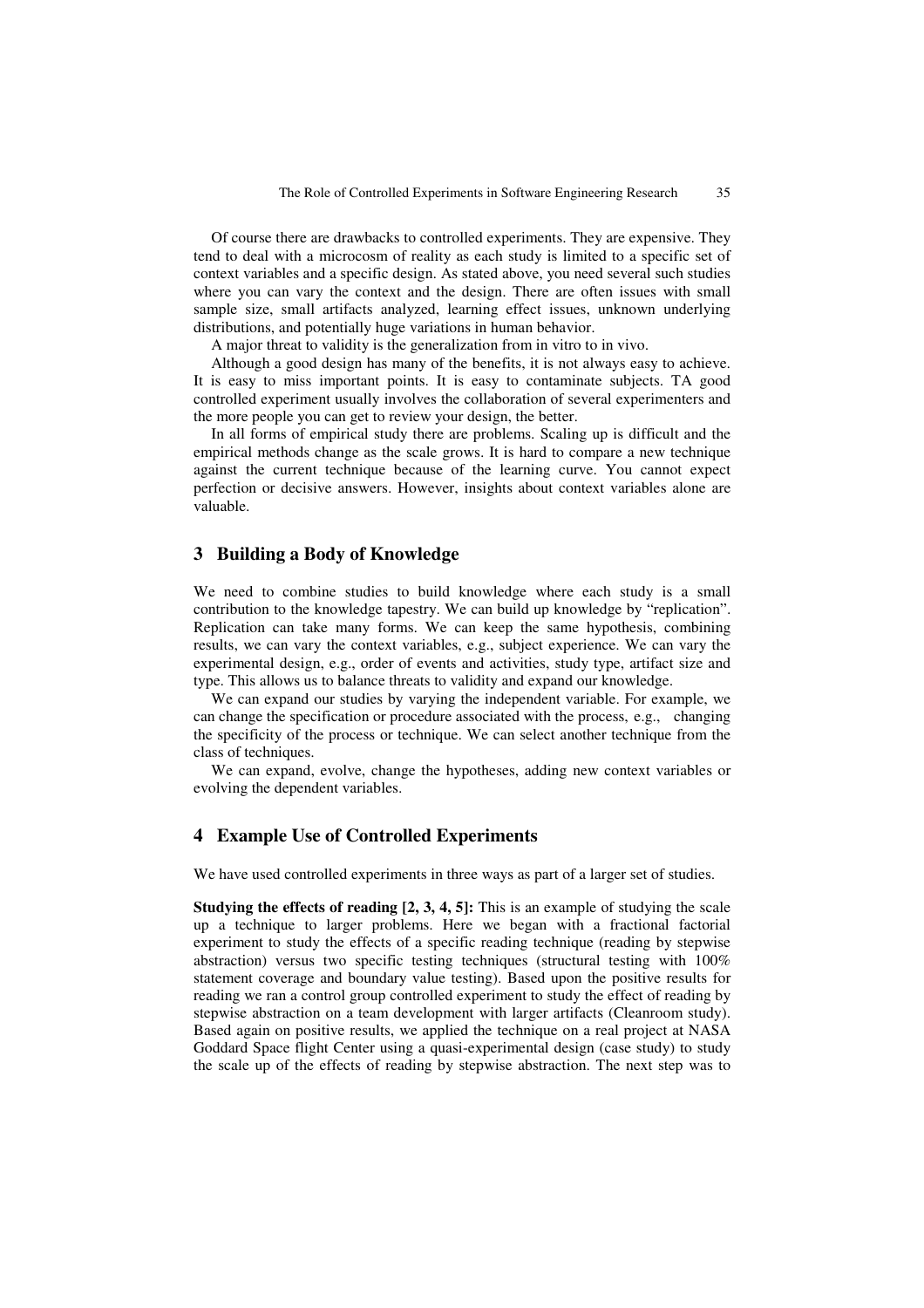#### 36 V.R. Basili

apply the Cleanroom technique to a series of projects. At each stage we were able to scale up to larger studies using different empirical methods and learn different things about the effects of reading techniques on defect detection and development costs. At each stage we gained the needed confidence in the approach to apply it to larger and larger live projects, perturbing actual developments at Goddard.

**Studying different reading techniques [5, 6, 7]:** This is an example of replicating a series of controlled experiments, varying the techniques, artifacts, and context. Based upon the studies at NASA using stepwise abstraction as the reading technique, we recognized the need for reading earlier documents than code as well as the need to focus the reading on particular perspectives and defect classes. We ran several studies using Perspective-Based reading. We varied the level of specificity of the techniques, we varied the artifacts being analyzed (requirements, object oriented design documents) and notation of the artifacts (English language, Software Cost Reduction (SCR), notation, UML) being read, and varied the context (students, professionals) including the cultural biases in applying the techniques (U.S, Germany, Norway, Brazil). This allowed us to study and compare the effects of changes to various independent, dependent, and context variables.

**Building knowledge about the high end computing development domain [8, 9]:** The High Productivity computing Systems project has the to goal of shrinking the time to solution for the development and execution of high end computing systems. In order to better understand software development for HPC systems we are developing and evolving models, hypotheses, and empirical evidence about the bounds and limits of various programming models (e.g., MPI, Open MP, UPC, CAF), the bottlenecks to development, the cost of performance improvement, and the best ways to identify and minimize defects. The idea is to provide some confidence in what works best under what conditions and for whom. The project involves the use of numerous empirical studies with novices and professionals all done in concert, rather than sequentially. Study types include: controlled experiments (grad students), observational studies (professionals, grad students), case studies (class projects, HPC projects in academia), and surveys and interviews (HPC experts). Results are stored in an experience base with chains of evidence connected to hypotheses on one end and implications for various stakeholders on the other end. This mix allows early use of incomplete results rather than the confidence built over a sequential set of studies, each attacking a particular issue.

No particular empirical method is stand alone, but controlled experiments play an important role in building the discipline of software engineering.

## **References**

- 1. V. Basili, "The Experimental Paradigm in Software Engineering," in Lecture Notes in Computer Science 706, Experimental Software Engineering Issues: Critical Assessment and Future Directives, H.D. Rombach, V. Basili, and R. Selby, eds., Proceedings of Dagstuhl-Workshop, September 1992, published by Springer-Verlag, 1993.
- 2. R. Selby, V. Basili, and T. Baker, "Cleanroom Software Development: An Empirical Evaluation," IEEE Transactions on Software Engineering, vol. 13(9): 1027-1037, September 1987.